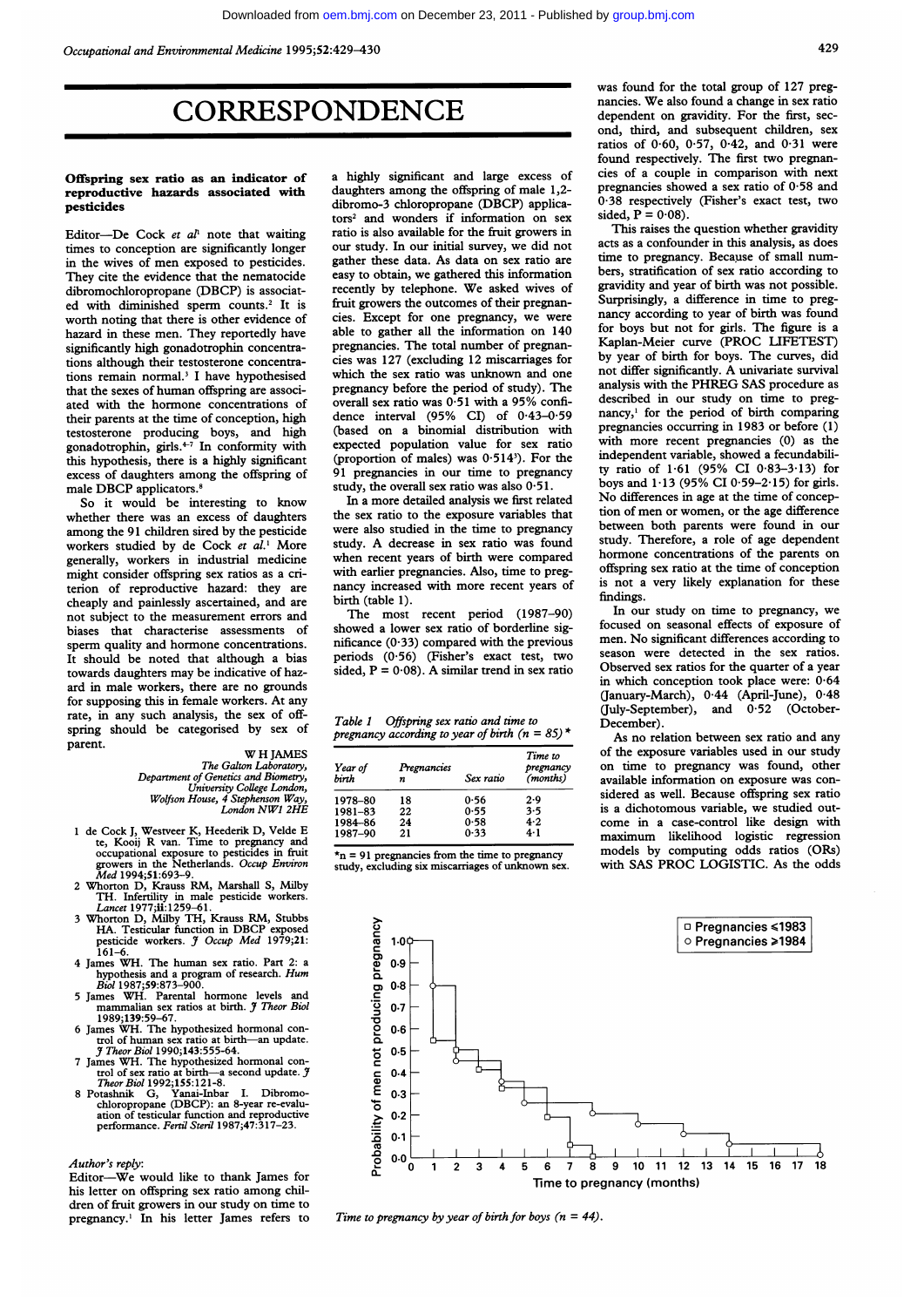Table 2 Odds ratios of 16 cases (more daughters than sons within a family) compared with 27 controls (43 sons) for exposure variables

| <i>Variable</i>                                   | Odds ratio<br>(95% CI) |
|---------------------------------------------------|------------------------|
|                                                   |                        |
| Spraying days 1990<br>$(30$ days)                 | $18.4(1.72 - 196)$     |
| Cross current sprayer<br>$(10 \text{ days}/v)$    | $1.7(1.05 - 2.59)$     |
| Herbicide sprayer $(5 \text{ days/y})$            | $3.6(1.10-11.6)$       |
| (Manual) knapsack sprayer<br>$(5 \text{ days}/y)$ | $2.2(1.06-4.66)$       |
| Metiram (1 spraying/y)                            | $1.3(1.05-1.61)$       |
| Azinphos-methyl (0/1)                             | $4.4(1.11-17.3)$       |
| Paraquat (0/1)                                    | $>5.6$ * (>5.6-< 13.4) |

\*Paraquat was used by all families with more daughters compared with 74% in the control group.

ratio for gravidity (OR 1-35, 95% CI 0 92-1 99) was not significant and adjustment did not influence the regression coefficient or standard errors of variables of interest, only crude ORs are given.

No relation was found for most of the variables studied in our time to pregnancy study, but the results suggest a relation between use of a cross current airblast sprayer  $(days/y)$   $(OR = 1.3, 95\%$  CI 0-96-1-72) and use of a herbicide sprayer (days/y)  $(OR = 2.0, 95\% \text{ CI} 1.08-3.76)$ and production of daughters. Also we compared families with more daughters than sons with the other families. Instead of gravidity we corrected for the number of children within a family ( $OR = 1.23$ , 95% CI 0-66-2-31). As some families also conceived children before the time of the study (1978-90) number of children is a surrogate measure for gravidity. Because differences with or without adjustment were small, table 2 gives only crude ORs. For the 43 families a relation was found between the number of days with use of a herbicide sprayer (days/y), a cross current airblast sprayer (days/y), and a knapsack sprayer (days/y) and the number of daughters within <sup>a</sup> family. When comparing families with more daughters than sons (16 families), the number of spraying days a year was 37 compared with 25 for the other families, 7-6  $v$  3.3 days/y for the herbicide sprayer, 16  $v$ 5-4 days/y for the cross current airblast sprayer, and  $7.1 v 3.0$  days/y for the knapsack sprayer. In families with more daughters use of the specific pesticides Azinphosmetyl (insecticide), Metiram (fungicide), and Paraquat (herbicide) was higher. Table 2 shows the results of the ORs.

For families with more sons than daughters (17) <sup>a</sup> significant OR was found for use of a cross current sprayer (yes or no,  $OR =$ 0.16, 95% CI 0.03-0.82), and number of spraying days with this type of sprayer (OR = 0-54 per 10 spraying days/y, 95% CI  $0.30 - 0.98$ 

### Discussion

Overall sex ratio was not different from the expected ratio of 0-51. James hypothesised that high concentrations of testosterone at the time of conception produce boys, and high concentrations of gonadotrophin produce girls. Among the offspring of DBCP applicators<sup>3</sup> a highly significant excess of daughters was found. As exposure to pesticides in fruit growing typically includes mixed exposure to many different compounds, similar to that found for DBCP, it is not possible to predict the direction of a

shift in sex ratio induced by exposure to pesticides among this group. As the number of subgroups is small it is impossible to draw firm conclusions, but some of the results are of interest. From our results there are some indications that exposure to pesticides in agriculture may affect offspring sex ratio. The shift towards daughters in the most recent period (sex ratio of  $0.33$ ) was remarkable. Also the finding that spraying frequency, frequency of use of specific equipment, and use of some specific pesticides are related to a shift towards more daughters within a family may point to an exposure effect. One should be careful in interpreting these results. The fact that use of several pesticides is related to sex ratio does not necessarily imply that individual pesticides are causally related to sex ratio. Fruit growers use a complex mixture of agents and the use of one agent is often correlated with the use of another one. It is unlikely that the shift in sex ratio is caused by the introduction of particular pesticides as all pesticides have been applied to some extent during the study period. Because application techniques changed considerably over time, the introduction of certain techniques seems a more plausible explanation for this finding. It is possible that with certain underlying mechanisms, effects may not be caused by exposure of the male worker only, as most women live near the orchard and they often participate during particular activities like pruning, thinning, and harvesting. No seasonal trends were found in this analysis as was found for time to pregnancy. Our finding that there might be a difference in time to pregnancy for boys and girls as well, may indicate that both sex ratio and time to pregnancy are interlinked. We cannot explain why exposure variables associated with time to pregnancy are not related to sex ratio.

In conclusion, we think that the suggestion by James to analyse sex ratio is a useful one and should be explored further. To consider both sex ratio and time to pregnancy simultaneously may have advantages in elucidating occupational hazards of (pesticide) exposure. Our results do show that other variables such as families with predominantly daughters or sons, which are indicative of a shift in sex ratio, might be more powerful because they use another sampling unit (family instead of a crude stratification by exposure). Especially in this study among agricultural workers an analysis on a family level might be relevant because the exposure might be aggregated at the family level as well. In general, it seems useful to explore, after time to pregnancy and sex ratio, the presence of families with a predominance of one of the sexes as little is known about the underlying biological mechanisms as well as the statistical properties of these indices.

JOHAN DE COCK DICK HEEDERIK ERIK TIELEMANS

Department of Epidemiology and Public Health, Wageningen Agriculural University, PO Box 238, 6700 EA Wageningen, The Netherlands EGBERT TE VELDE ROEL VAN KOOIJ Department of Obstetrics and Gynaecology, na Synaccom<sub>ES</sub>, Academic University Hospital Utrecht, The Netherlands

1 Cock J de, Westveer K, Heederik D, Velde E<br>te, Kooij R van. Time to pregnancy and<br>occupational exposure to pesticides in fruit<br>growers in The Netherlands. Occup Environ<br>Med 1994;51:693-9.

3 James WH. Sex ratio of offspring as a criterion<br>of occupational hazard, with reference to<br>welding. Scand J Work Environ Health welding. Scand<br>1994;20:466-7.

# **NOTICE**

#### The Toxicity of Mixtures of Solvents. 13 June 1995. London.

A one day meeting organised jointly by the SCI Health and Safety Group, RSC<br>Toxicology Subject Group, and the Subject Group, and Institute of Occupational Hygiene. The meeting will examine the theoretical and practical difficulties in assessing the toxicity of solvent mixtures and effecting control of exposure. Data from experimental studies, occupational exposures and poisoning incidents will be reviewed with an aim of understanding the nature of mixed solvent toxicity. The second half of the meeting will concentrate on industrial experiences, and will consider techniques for assessing and controlling exposures to mixtures of solvents in the workplace.

For further information please contact: SCI Conference Office, 14/15 Belgrave Square, London SWIX 8PS. Tel: + 44 (0)171-235-3681; Fax: +44 (0)171-823- 1698.

## BOOK REVIEWS

#### Book review editor: R L Maynard

If you wish to order, or require further information regarding the titles reviewed here, please write or telephone the BMJ Bookshop, PO Box 295, London WX1H 9TE. Tel: 0171 383 6244. Fax: 0171 383 6662. Books are supplied post free in the UK and for British Forces Posted Overseas addresses. Overseas customers should add 15% for postage and packing. Payment can be made by cheque in sterling drawn on a UK bank, or by credit card (MasterCard, VISA, or American Express) stating card number, expiratory date, and your full name.

(The price and availability are occasionally subject to revision by the Publishers.)

List of MAK and BAT Values 1994. By DEUTSCHE FORSCHUNGSGEMEINSCHAFT. (Pp 165; Price DM 54,00.) 1994. Weinheim, Germany: and New York NY 10010-4606, USA: VCH Verlagsgesellschaft, and VCH Publishers. ISSN 0177-7580 and ISBN 3-527-27564-9.

Occupational physicians who are interested in standards applied in other countries will be interested in this, the 1994 edition of the